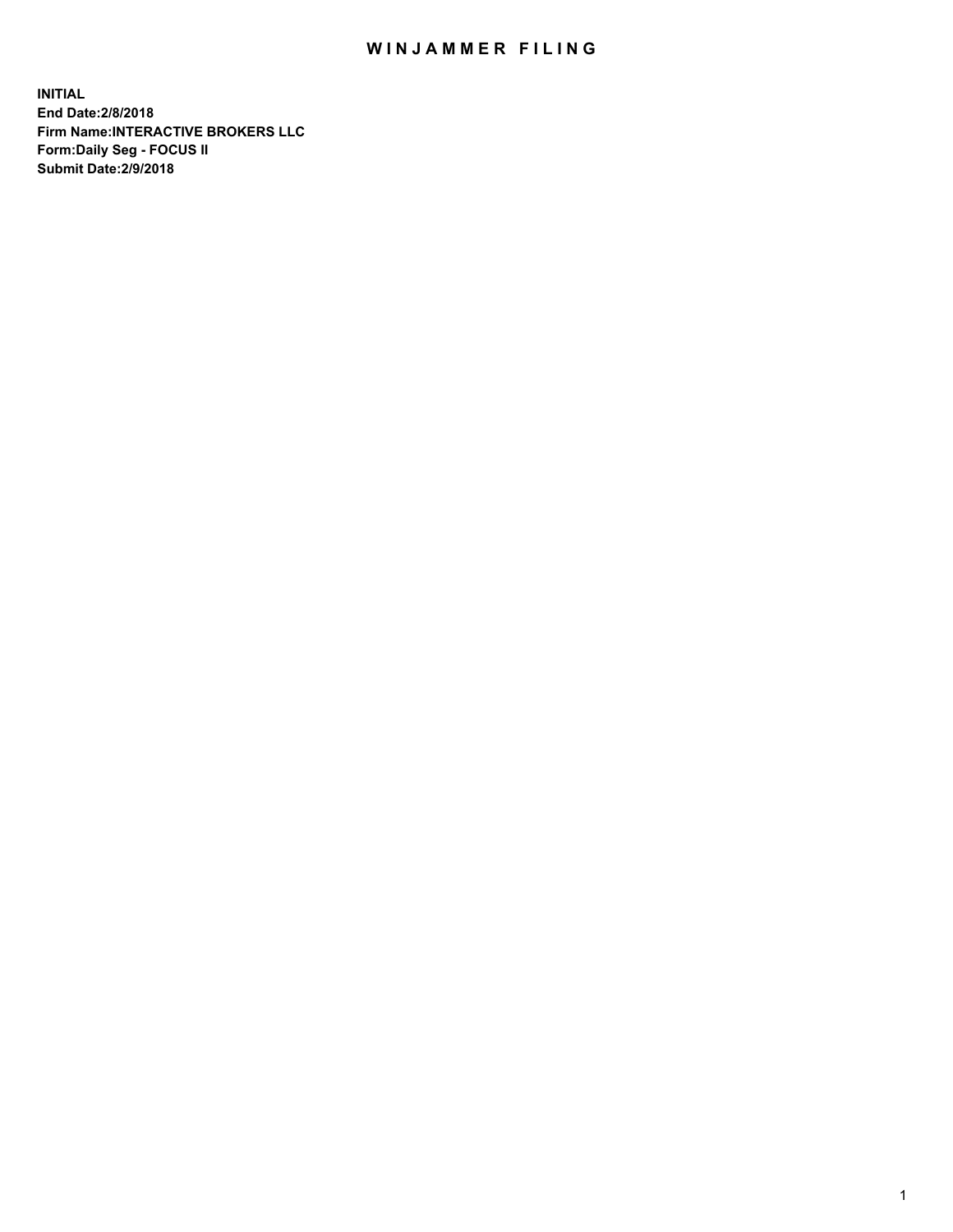## **INITIAL End Date:2/8/2018 Firm Name:INTERACTIVE BROKERS LLC Form:Daily Seg - FOCUS II Submit Date:2/9/2018 Daily Segregation - Cover Page**

| Name of Company<br><b>Contact Name</b><br><b>Contact Phone Number</b><br><b>Contact Email Address</b>                                                                                                                                                                                                                          | <b>INTERACTIVE BROKERS LLC</b><br><b>James Menicucci</b><br>203-618-8085<br>jmenicucci@interactivebrokers.c<br>om |
|--------------------------------------------------------------------------------------------------------------------------------------------------------------------------------------------------------------------------------------------------------------------------------------------------------------------------------|-------------------------------------------------------------------------------------------------------------------|
| FCM's Customer Segregated Funds Residual Interest Target (choose one):<br>a. Minimum dollar amount: ; or<br>b. Minimum percentage of customer segregated funds required:% ; or<br>c. Dollar amount range between: and; or<br>d. Percentage range of customer segregated funds required between: % and %.                       | $\overline{\mathbf{0}}$<br>0<br>155,000,000 245,000,000<br>00                                                     |
| FCM's Customer Secured Amount Funds Residual Interest Target (choose one):<br>a. Minimum dollar amount: ; or<br>b. Minimum percentage of customer secured funds required:%; or<br>c. Dollar amount range between: and; or<br>d. Percentage range of customer secured funds required between: % and %.                          | $\overline{\mathbf{0}}$<br>0<br>80,000,000 120,000,000<br>0 <sub>0</sub>                                          |
| FCM's Cleared Swaps Customer Collateral Residual Interest Target (choose one):<br>a. Minimum dollar amount: ; or<br>b. Minimum percentage of cleared swaps customer collateral required:% ; or<br>c. Dollar amount range between: and; or<br>d. Percentage range of cleared swaps customer collateral required between:% and%. | $\overline{\mathbf{0}}$<br>$\underline{\mathbf{0}}$<br>0 <sub>0</sub><br>0 <sub>0</sub>                           |

Attach supporting documents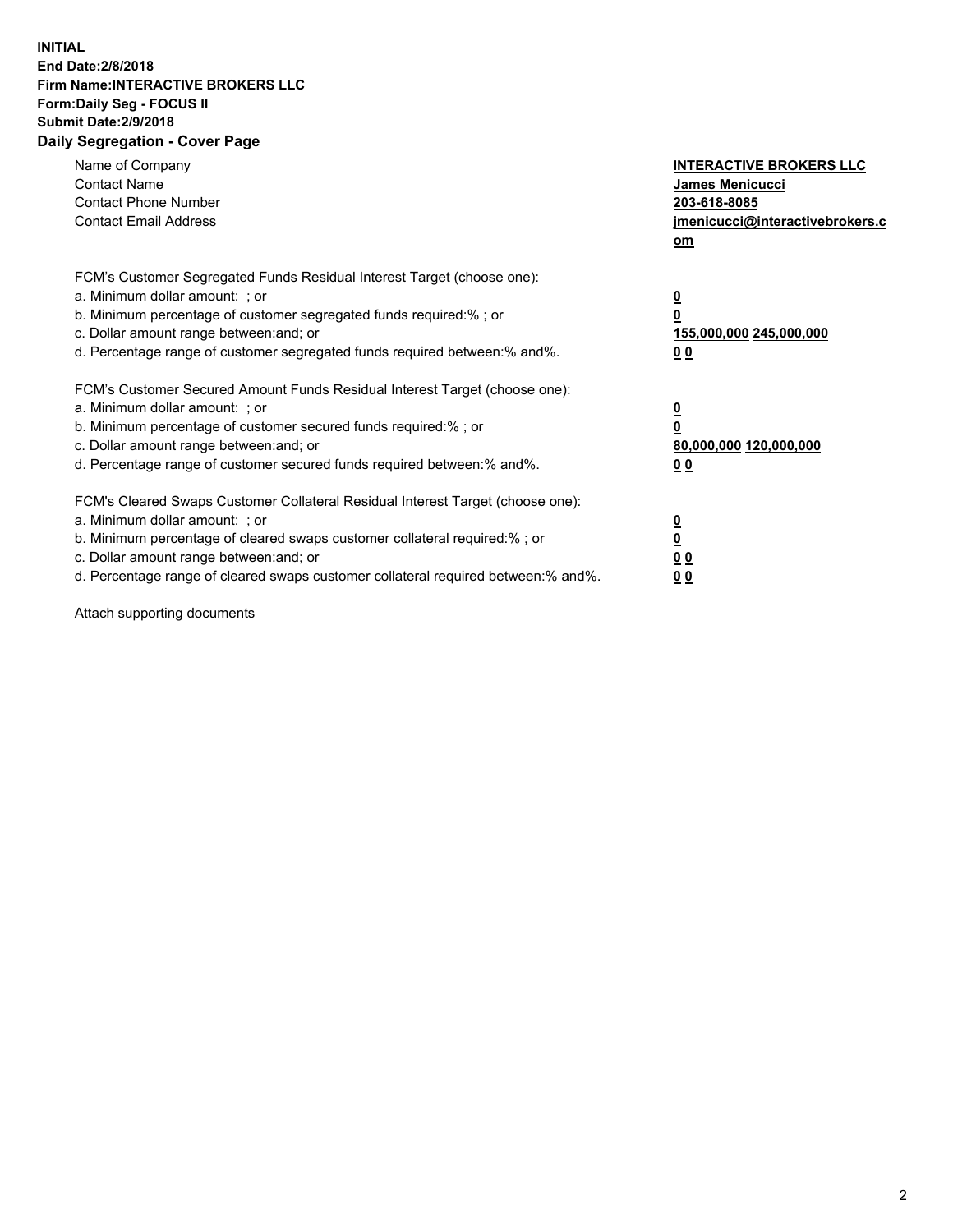## **INITIAL End Date:2/8/2018 Firm Name:INTERACTIVE BROKERS LLC Form:Daily Seg - FOCUS II Submit Date:2/9/2018 Daily Segregation - Secured Amounts**

|                  | Dany Ocgregation - Oceanea Amounts                                                          |                                    |
|------------------|---------------------------------------------------------------------------------------------|------------------------------------|
|                  | Foreign Futures and Foreign Options Secured Amounts                                         |                                    |
|                  | Amount required to be set aside pursuant to law, rule or regulation of a foreign            | $0$ [7305]                         |
|                  | government or a rule of a self-regulatory organization authorized thereunder                |                                    |
| 1.               | Net ledger balance - Foreign Futures and Foreign Option Trading - All Customers             |                                    |
|                  | A. Cash                                                                                     | 519,643,786 [7315]                 |
|                  | B. Securities (at market)                                                                   | $0$ [7317]                         |
| 2.               | Net unrealized profit (loss) in open futures contracts traded on a foreign board of trade   | -208,881 [7325]                    |
| 3.               | Exchange traded options                                                                     |                                    |
|                  | a. Market value of open option contracts purchased on a foreign board of trade              | 39,387 [7335]                      |
|                  | b. Market value of open contracts granted (sold) on a foreign board of trade                | -113,999 [7337]                    |
| 4.               | Net equity (deficit) (add lines 1.2. and 3.)                                                | 519,360,293 [7345]                 |
| 5.               | Account liquidating to a deficit and account with a debit balances - gross amount           | 27,609 [7351]                      |
|                  | Less: amount offset by customer owned securities                                            | 0 [7352] 27,609 [7354]             |
| 6.               | Amount required to be set aside as the secured amount - Net Liquidating Equity              | 519,387,902 [7355]                 |
|                  | Method (add lines 4 and 5)                                                                  |                                    |
| 7.               | Greater of amount required to be set aside pursuant to foreign jurisdiction (above) or line | 519,387,902 [7360]                 |
|                  | 6.                                                                                          |                                    |
|                  | FUNDS DEPOSITED IN SEPARATE REGULATION 30.7 ACCOUNTS                                        |                                    |
| 1.               | Cash in banks                                                                               |                                    |
|                  | A. Banks located in the United States                                                       | 102,324,931 [7500]                 |
|                  | B. Other banks qualified under Regulation 30.7                                              | 0 [7520] 102,324,931 [7530]        |
| 2.               | Securities                                                                                  |                                    |
|                  | A. In safekeeping with banks located in the United States                                   | 363,162,630 [7540]                 |
|                  | B. In safekeeping with other banks qualified under Regulation 30.7                          | 0 [7560] 363,162,630 [7570]        |
| 3.               | Equities with registered futures commission merchants                                       |                                    |
|                  | A. Cash                                                                                     | $0$ [7580]                         |
|                  | <b>B.</b> Securities                                                                        | $0$ [7590]                         |
|                  | C. Unrealized gain (loss) on open futures contracts                                         | $0$ [7600]                         |
|                  | D. Value of long option contracts                                                           | $0$ [7610]                         |
|                  | E. Value of short option contracts                                                          | 0 [7615] 0 [7620]                  |
| 4.               | Amounts held by clearing organizations of foreign boards of trade                           |                                    |
|                  | A. Cash                                                                                     | $0$ [7640]                         |
|                  | <b>B.</b> Securities                                                                        | $0$ [7650]                         |
|                  | C. Amount due to (from) clearing organization - daily variation                             | $0$ [7660]                         |
|                  | D. Value of long option contracts                                                           | $0$ [7670]                         |
|                  | E. Value of short option contracts                                                          | 0 [7675] 0 [7680]                  |
| 5.               | Amounts held by members of foreign boards of trade                                          |                                    |
|                  | A. Cash                                                                                     | 202,368,997 [7700]                 |
|                  | <b>B.</b> Securities                                                                        | $0$ [7710]                         |
|                  | C. Unrealized gain (loss) on open futures contracts                                         | -3,492,614 [7720]                  |
|                  | D. Value of long option contracts                                                           | 39,387 [7730]                      |
|                  | E. Value of short option contracts                                                          | -113,999 [7735] 198,801,771 [7740] |
| 6.               | Amounts with other depositories designated by a foreign board of trade                      | 0 [7760]                           |
| 7.               | Segregated funds on hand                                                                    | $0$ [7765]                         |
| 8.               | Total funds in separate section 30.7 accounts                                               | 664,289,332 [7770]                 |
|                  | Excess (deficiency) Set Aside for Secured Amount (subtract line 7 Secured Statement         | 144,901,430 [7380]                 |
|                  | Page 1 from Line 8)                                                                         |                                    |
|                  | Management Target Amount for Excess funds in separate section 30.7 accounts                 | 80,000,000 [7780]                  |
|                  | Excess (deficiency) funds in separate 30.7 accounts over (under) Management Target          | 64,901,430 [7785]                  |
| 9.<br>10.<br>11. |                                                                                             |                                    |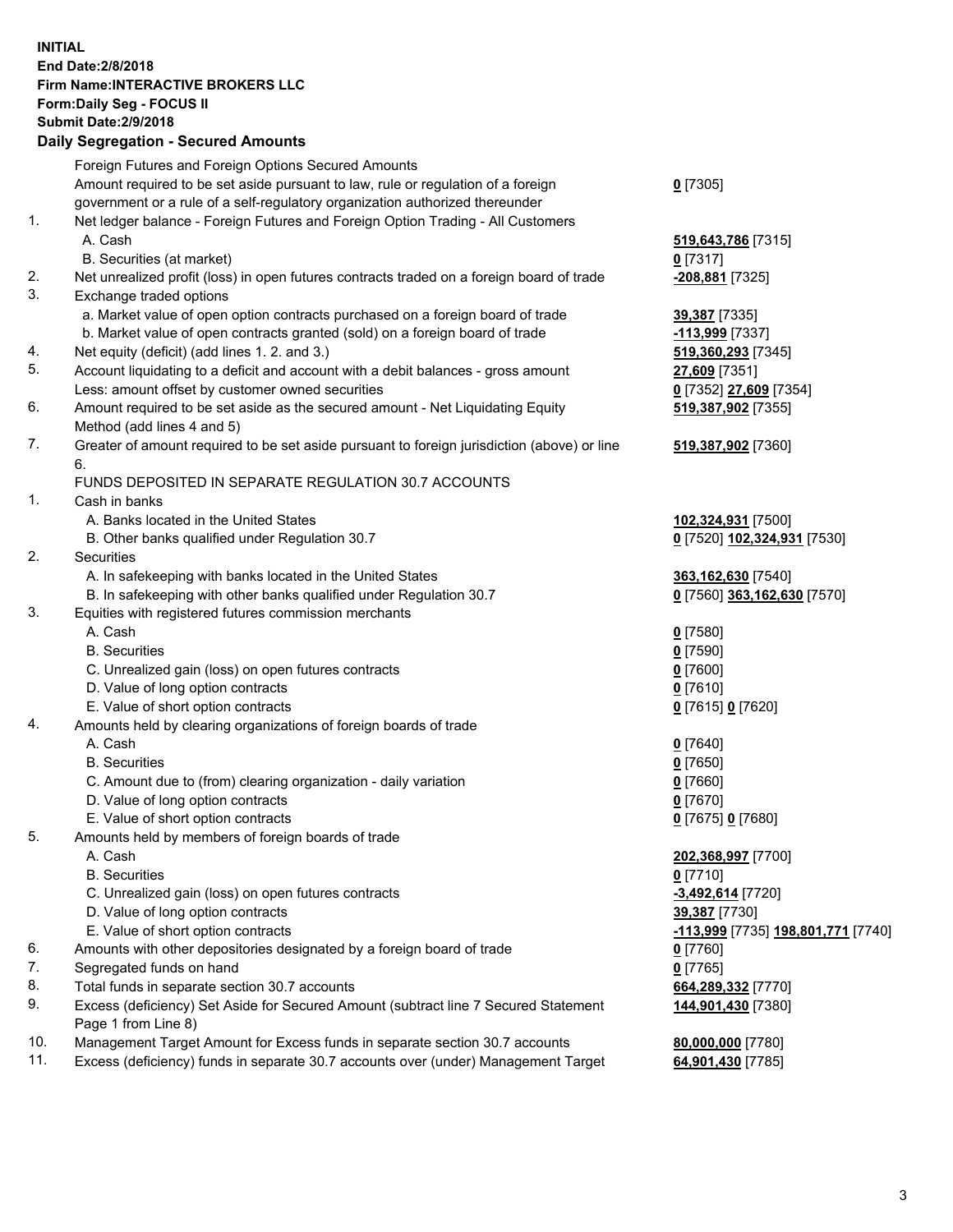**INITIAL End Date:2/8/2018 Firm Name:INTERACTIVE BROKERS LLC Form:Daily Seg - FOCUS II Submit Date:2/9/2018 Daily Segregation - Segregation Statement** SEGREGATION REQUIREMENTS(Section 4d(2) of the CEAct) 1. Net ledger balance A. Cash **4,543,117,677** [7010] B. Securities (at market) **0** [7020] 2. Net unrealized profit (loss) in open futures contracts traded on a contract market **-23,058,601** [7030] 3. Exchange traded options A. Add market value of open option contracts purchased on a contract market **405,292,913** [7032] B. Deduct market value of open option contracts granted (sold) on a contract market **-573,403,582** [7033] 4. Net equity (deficit) (add lines 1, 2 and 3) **4,351,948,407** [7040] 5. Accounts liquidating to a deficit and accounts with debit balances - gross amount **355,943** [7045] Less: amount offset by customer securities **0** [7047] **355,943** [7050] 6. Amount required to be segregated (add lines 4 and 5) **4,352,304,350** [7060] FUNDS IN SEGREGATED ACCOUNTS 7. Deposited in segregated funds bank accounts A. Cash **814,176,219** [7070] B. Securities representing investments of customers' funds (at market) **2,627,569,890** [7080] C. Securities held for particular customers or option customers in lieu of cash (at market) **0** [7090] 8. Margins on deposit with derivatives clearing organizations of contract markets A. Cash **19,707,556** [7100] B. Securities representing investments of customers' funds (at market) **1,308,877,434** [7110] C. Securities held for particular customers or option customers in lieu of cash (at market) **0** [7120] 9. Net settlement from (to) derivatives clearing organizations of contract markets **19,279,602** [7130] 10. Exchange traded options A. Value of open long option contracts **416,754,361** [7132] B. Value of open short option contracts **-584,870,049** [7133] 11. Net equities with other FCMs A. Net liquidating equity **0** [7140] B. Securities representing investments of customers' funds (at market) **0** [7160] C. Securities held for particular customers or option customers in lieu of cash (at market) **0** [7170] 12. Segregated funds on hand **0** [7150] 13. Total amount in segregation (add lines 7 through 12) **4,621,495,013** [7180] 14. Excess (deficiency) funds in segregation (subtract line 6 from line 13) **269,190,663** [7190] 15. Management Target Amount for Excess funds in segregation **155,000,000** [7194] **114,190,663** [7198]

16. Excess (deficiency) funds in segregation over (under) Management Target Amount Excess